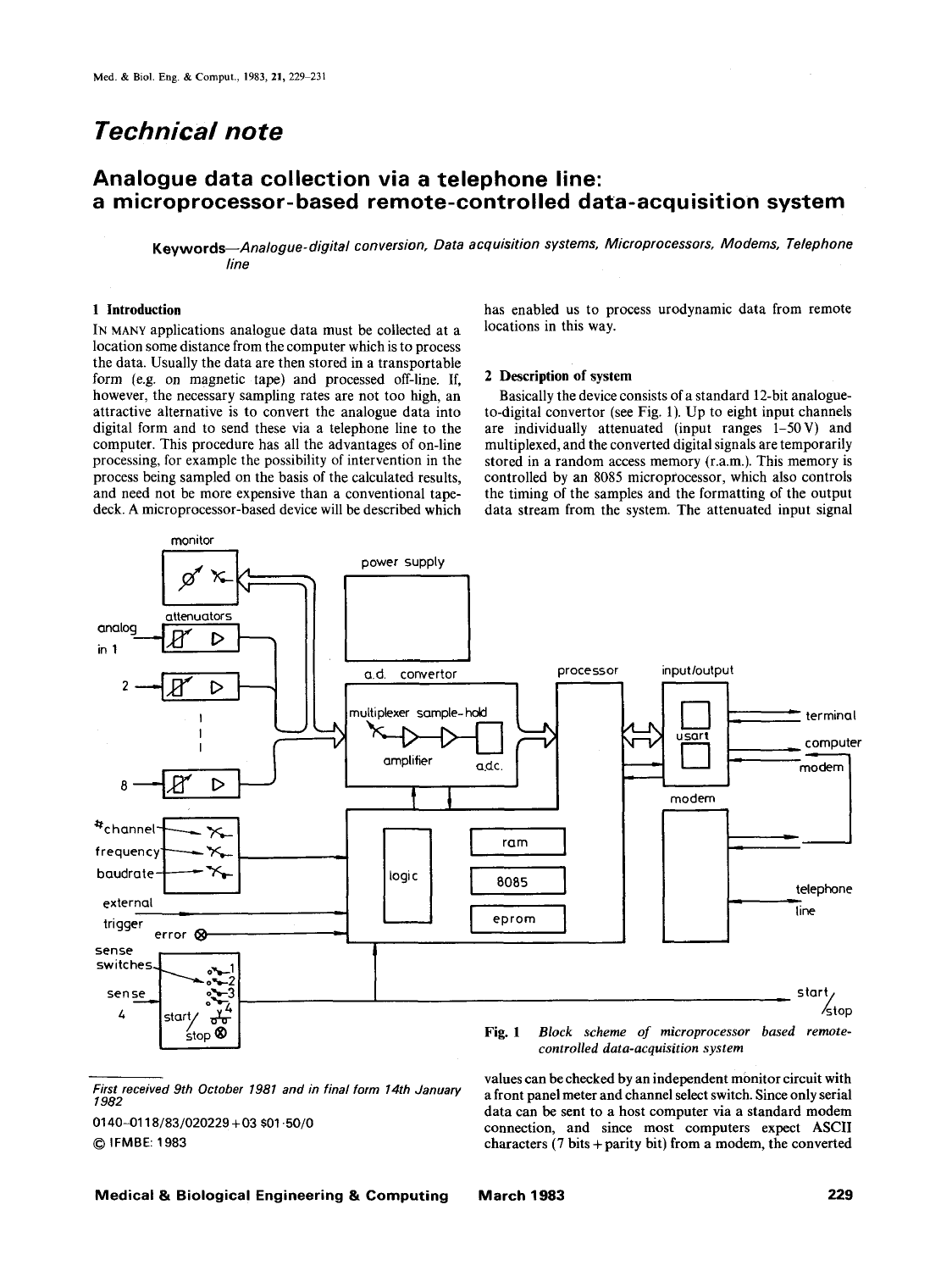data has to be serialised and split up into characters. Since the number of the channel from which the sample was taken also has to be sent, and the characters sent should be unequivocally recognisable, a minimum of three characters per sampled channel is necessary. It is then possible to send some extra information, e.g. the setting of four sense-switches on the front panel of the device, which enable the user to intervene in the program executed by the host computer. The package of three characters sent per sampled channel is shown in Table 1. Notice that if more than four channels are sampled, bit 6 of character 1 signifies the channel number and not sense switch 4. The number of channels sampled and the sampling frequency are both limited by the baud rate of the modem transmission. With the usual 1200 baud transmission rate 120 characters per second can be sent. This is 40 samples per second, equivalent to one channel sampled at 40 Hz, two channels sampled at 20 Hz, etc.

The 8085 microprocessor programs an internal programmable timer for generating crystal-based sample frequencies from 1 to 200 Hz. External triggering is possible. Two baud rates are switch selectable: 1200 baud for normal modem transmission and 9600 baud for possible direct connection to a host computer, without intervening modems. Other baud rates can be wired.

Any wrong combination of sampling rate, number of channels and baud rate is noted by the microprocessor and indicated by a lighted 'error' l.e.d. Since the modem connection generally also has to be used for the presentation of results to the user of the sampling system and for conversation with the host computer program, a video terminal has also to be connected. This has been performed as in Fig. 2. All data from and to the video terminal pass through the data-acquisition system. As seen from the host computer there is no difference between data sent from the video terminal and data sent from the data-acquisition system. Therefore the analogue-to-digital conversion has always to be started and stopped by the host computer, so that it knows the origin of the data. The starting and stopping, and other functions performed by. the analogue-to-digital system, are controlled by sets of three characters sent by the computer

*Table 1. Codin9 of one 12-bit data sample, channel number and sense switch settings into three ASCII characters* 

| character<br>number | Ыt<br>number |                  | $\mathbf{2}$ | 3                           | 4 | 5                                                           | 6 | 7                 | 8          |
|---------------------|--------------|------------------|--------------|-----------------------------|---|-------------------------------------------------------------|---|-------------------|------------|
|                     |              | parity<br>bit    | 0            |                             | ∍ | sense sense sense sense<br>switch switch switch switch<br>, |   | channel<br>number |            |
|                     |              | $\bullet\bullet$ | O            | <b>MSB</b><br>six bits data |   |                                                             |   |                   |            |
| 3                   |              |                  |              |                             |   | six bits data                                               |   |                   | <b>LSB</b> |

*Table 2. Three-character sequences recognised by the data-acquisition system Jor performing various functions. Numbers between parentheses show hexadecimal representation of ASCII character* 

| character<br>number  | 2          | 3              | function                                     |
|----------------------|------------|----------------|----------------------------------------------|
| ENQ (05h)            | SH(01h)    | $1-8(31h-38h)$ | single shot channel 1-8                      |
| $\ddot{\phantom{a}}$ | ETR(04h)   | $\bullet$      | set frequency $1-8$                          |
| $\bullet$            | <b>ENQ</b> | 16             | set & channel 1-8                            |
|                      |            | ET(03h)        | stop overruling<br>frequency and $#$ channel |
| $^{\bullet}$         | ET         |                | stop sampling                                |
| $\bullet$            | ST(02h)    | <b>ST</b>      | start sampling                               |



Fig. 2 *Block scheme of connections of data-acquisition system to modems, host computer and videoterminal. In reality the modem was integrated into the data-acquisition system*